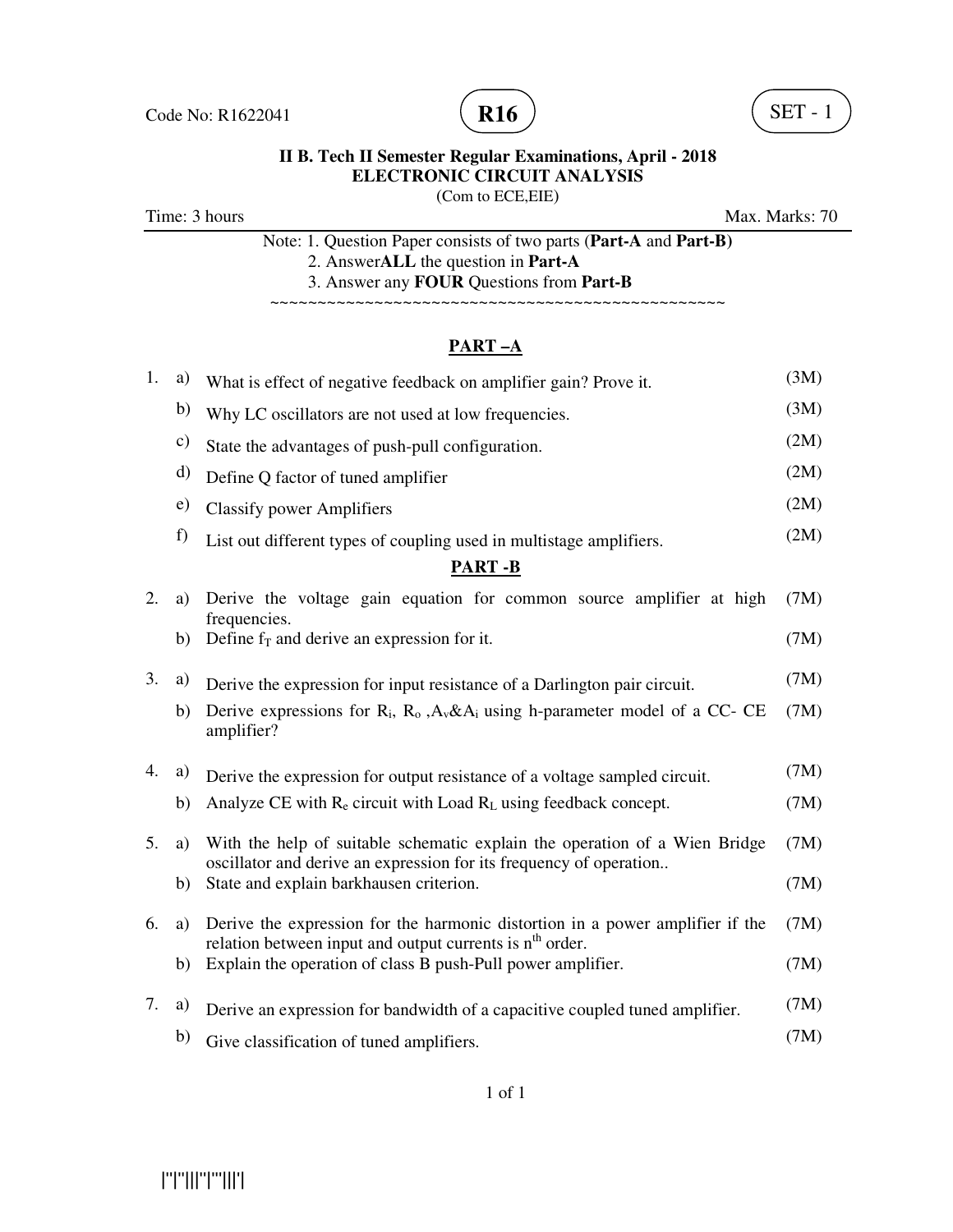

(Com to ECE, EIE)

Time: 3 hours Max. Marks: 70

Note: 1. Question Paper consists of two parts (**Part-A** and **Part-B)** 2. Answer**ALL** the question in **Part-A** 3. Answer any **FOUR** Questions from **Part-B**

~~~~~~~~~~~~~~~~~~~~~~~~~~~~~~~~~~~~~~~~~~~~~~~~

## **PART –A**

| 1. | a)            | Define tilt and derive an expression for it.                                                                                                                                                          | (3M) |
|----|---------------|-------------------------------------------------------------------------------------------------------------------------------------------------------------------------------------------------------|------|
|    | b)            | Show that band width improved with negative feedback.                                                                                                                                                 | (3M) |
|    | $\mathbf{c})$ | Why RC oscillators are not used at high frequencies.                                                                                                                                                  | (2M) |
|    | d)            | Classify tuned amplifiers.                                                                                                                                                                            | (2M) |
|    | e)            | Show that the power amplifier acts as a rectifier.                                                                                                                                                    | (2M) |
|    | f)            | Explain about bootstrapping.                                                                                                                                                                          | (2M) |
|    |               | <b>PART-B</b>                                                                                                                                                                                         |      |
| 2. | a)            | Perform the high frequency analysis of a common drain amplifier.                                                                                                                                      | (7M) |
|    | b)            | Explain various high frequency parameters of a BJT and derive the relation<br>between them.                                                                                                           | (7M) |
| 3. | a)            | With the help of a neat circuit diagram, describe the working of a cascode                                                                                                                            | (7M) |
|    | b)            | amplifier.<br>Find the expression for CMRR of a BJT based differential amplifier.                                                                                                                     | (7M) |
| 4. | a)            | An amplifier has a gain of 50 with negative feedback. For a specified output<br>voltage, if the input required is 0.1V without feedback and 0.8V with feedback,<br>Compute $\beta$ and open loop gain | (7M) |
|    | b)            | Show that input resistance increases with series mixing.                                                                                                                                              | (7M) |
| 5. | a)            | Derive the expression frequency of oscillation and condition for sustained<br>oscillations of a BJT based RC Phase shift oscillator.                                                                  | (7M) |
|    | b)            | Explain the concept of frequency and amplitude stability of oscillators.                                                                                                                              | (7M) |
| 6. | a)            | Explain the operation of class A push-pull power amplifier.                                                                                                                                           | (7M) |
|    | b)            | Show that the conversion efficiency of a transformer coupled power amplifier<br>is $50\%$ .                                                                                                           | (7M) |
| 7  |               | Write short notes on the following                                                                                                                                                                    |      |
|    | a)            | Double tuned amplifiers                                                                                                                                                                               | (7M) |
|    | b)            | Q factor of a single tuned amplifier.                                                                                                                                                                 | (7M) |

|''|''|||''|'''|||'|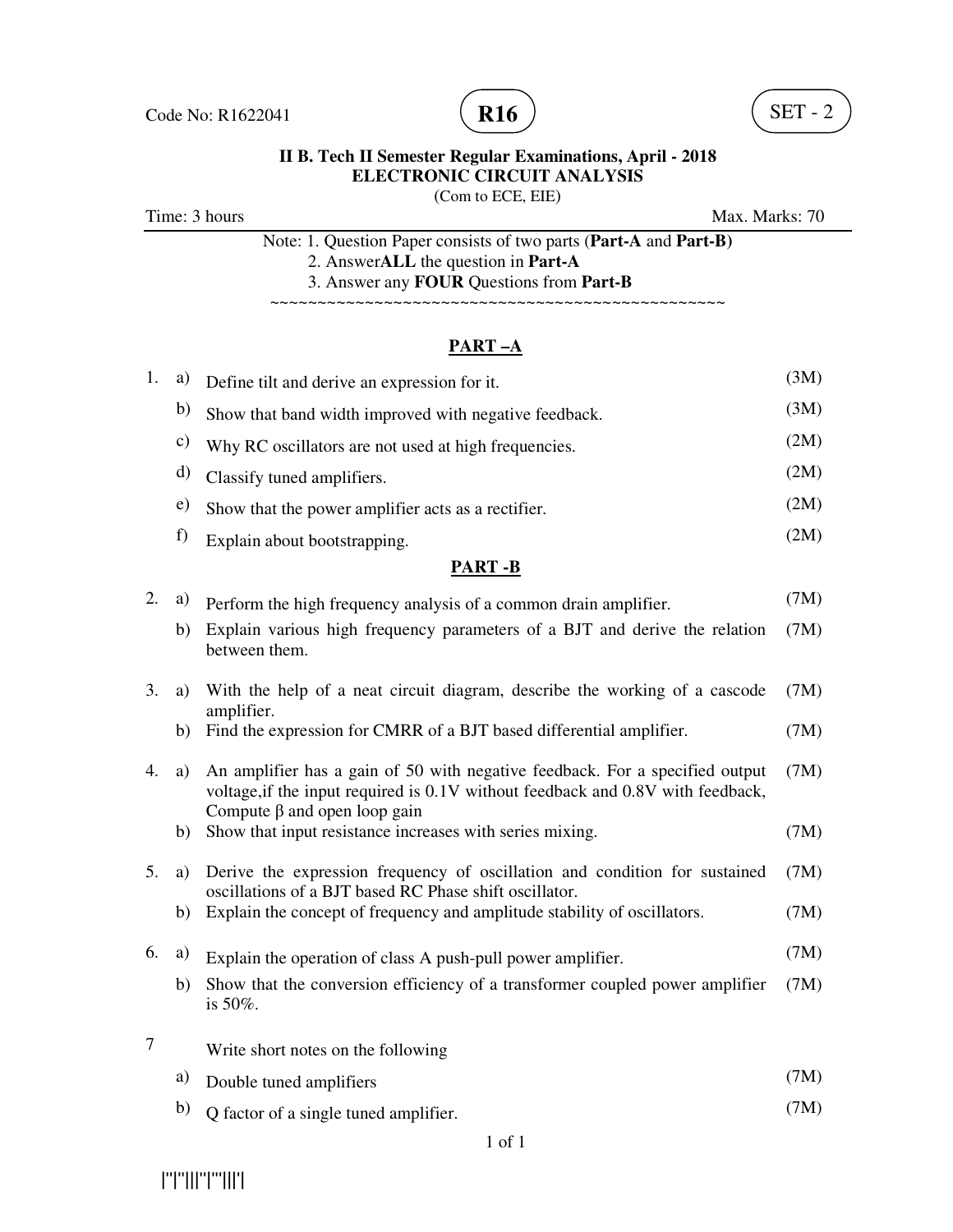

(Com to ECE, EIE)

Time: 3 hours Max. Marks: 70

Note: 1. Question Paper consists of two parts (**Part-A** and **Part-B)** 2. Answer**ALL** the question in **Part-A**

3. Answer any **FOUR** Questions from **Part-B**

~~~~~~~~~~~~~~~~~~~~~~~~~~~~~~~~~~~~~~~~~~~~~~~~

#### **PART –A**

| 1. | a)           | Define rise time and derive an expression for it.                                                                                                                                                                                  | (3M) |
|----|--------------|------------------------------------------------------------------------------------------------------------------------------------------------------------------------------------------------------------------------------------|------|
|    | b)           | An n number of stages are connected in cascade. Derive the expressions for the<br>overall lower and higher cutoff frequencies.                                                                                                     | (3M) |
|    | c)           | Show that gain reduces with negative feedback.                                                                                                                                                                                     | (2M) |
|    | d)           | Compare Frequency stability of crystal oscillator, RC and LC oscillators                                                                                                                                                           | (2M) |
|    | $\epsilon$ ) | Define thermal runaway                                                                                                                                                                                                             | (2M) |
|    | f)           | What are the limitations of Single tuned amplifier?                                                                                                                                                                                | (2M) |
|    |              | <b>PART-B</b>                                                                                                                                                                                                                      |      |
| 2. | a)           | Derive the expression for the high frequency parameters in terms of low<br>frequency parameters of a BJT.                                                                                                                          | (7M) |
|    | b)           | Derive the expressions for $f_T$ and $f_\beta$                                                                                                                                                                                     | (7M) |
| 3. | a)           | Derive an expression for the overall higher cut-off frequency of a two stage<br>amplifier with identical stages of individual higher cut-off frequency, $f_H$                                                                      | (7M) |
|    | b)           | Discuss the effect of emitter bypass capacitor on the lower cut-off frequency<br>of<br>amplifier.                                                                                                                                  | (7M) |
| 4. | a)           | Draw the circuit diagram of a current series feedback amplifier, Derive<br>expressions of input & output impedances, Gain, feedback factor                                                                                         | (7M) |
|    | b)           | If negative feedback with a feedback factor, $\beta$ of 0.1 is introduced into an<br>amplifier with again of 20 and bandwidth of 0.6 MHz, obtain the resulting<br>bandwidth of the feedback amplifier.                             | (7M) |
| 5. | a)           | Derive the expression frequency of oscillation and condition for sustained<br>oscillations of a FET based RC Phase shift oscillator.                                                                                               | (7M) |
|    | b)           | Draw the equivalent of a crystal and derive the relation between series and<br>parallel frequencies.                                                                                                                               | (7M) |
| 6. | a)           | A single ended class A amplifier has a transformer coupled load of $8 \Omega$ . If the<br>transformer turns ration is 10, find the maximum power output delivered to the<br>load. Take the zero signal collector current of 500mA. | (7M) |
|    |              | b) What is a cross over distortion and explain a remedy for it.                                                                                                                                                                    | (7M) |
|    |              |                                                                                                                                                                                                                                    |      |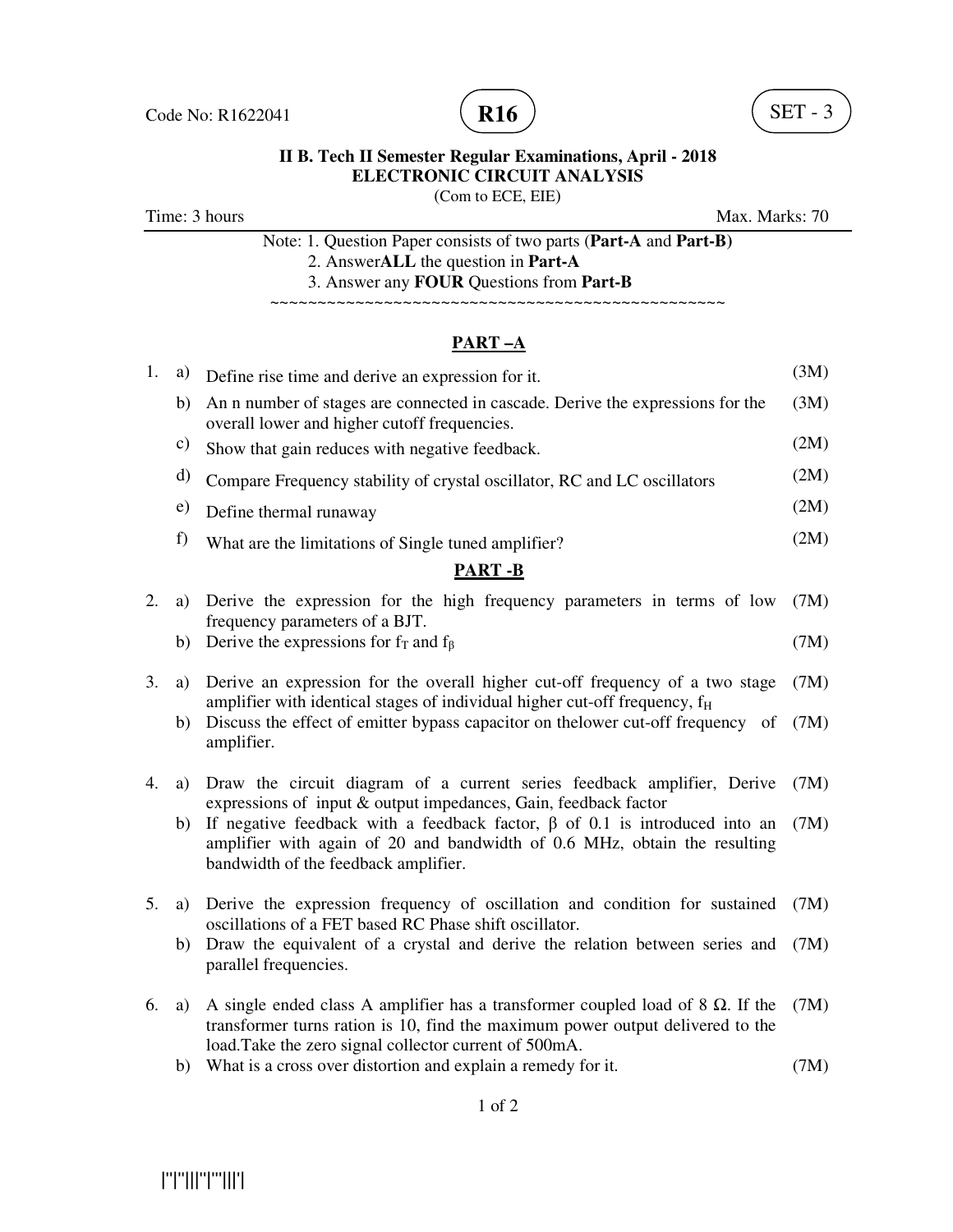# **R16**  $\left( \text{SET - 3} \right)$

|  | Write short notes on the following |      |
|--|------------------------------------|------|
|  | a) Wideband amplifiers             | (7M) |
|  | b) Stagger tuned amplifiers.       | (7M) |